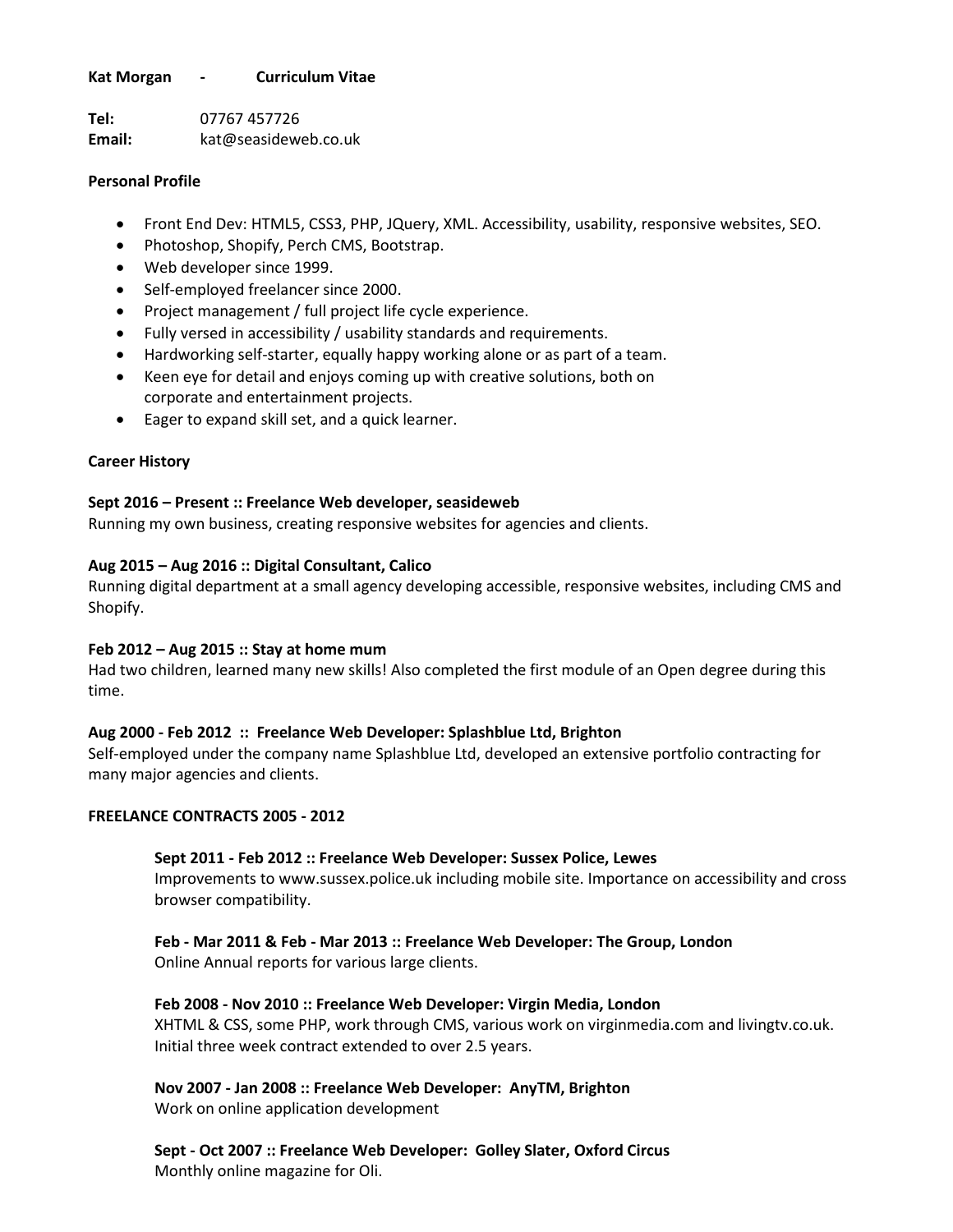**August 2007 :: Freelance Web Developer: Sticky Moon, Southwark** HTML work for The Army and Renault.

**April-August 2007 :: Freelance Web Developer: XM London, Paddington** HTML work for Foreign & Commonwealth Office (FCO), GlaxoSmithKline, Danone.

**Feb–April 2007 :: Freelance Web Developer: WDMP, Putney, London** HTML work for **3**mobile, Egg, Betfair, Royal Mail.

**Oct-Dec 2006 :: Freelance Web Developer: Endemol, Shepherds Bush, London** HTML work for the Criminal Justice System, and Extinct (ITV).

**Sept 2006 :: Freelance Web Developer: @www, Shoreditch, London** HTML work for ITV

**Aug-Sept 2006 :: Freelance Web Developer: Ogilvy Interactive, Canary Wharf, London** Various HTML emails for BT, Amex and IBM.

**August 2006 :: Freelance Web Developer: PCI Fitch, Chelsea Harbour, London** Sites for Microsoft (ITU), HTC, and HTML emails for WPP.

**July 2006 :: Freelance Web Developer: Agency.com, Strand, London** HTML Emails and QAing for Ladbrokes, Sainsburys Bank, and British Airways.

**May 2006 :: Freelance Web Developer: TDG Creative Solutions, Crawley** Short contract developing a site for Expacare.

**March 2006 :: Freelance Web Developer: Publicis Dialog, Baker Street, London** HTML and CMS development of site for MacArthur Glen, European designer outlet.

**March 2006 :: Freelance Web Developer: MRM, Southwark Road, London** HTML / XML development on a variety of websites and emails including Microsoft.com, Intel, Unilever (Birdseye and Frusi) and Natwest.com.

**Feb 2006 :: Freelance Web Developer: Fresh Media, Angel, London** Developing internal telecommunications website, HTML, CSS 2, javascript.

**Feb 2006 :: Freelance Web Developer: Dewynters, Leicester Square, London** Emails, banner ads and websites, including Royal Opera House performances, The Producers, Spamalot, Wicked, Mary Poppins, and Chitty Chitty Bang Bang.

**Feb 2006 :: Freelance Web Developer: Chemistry, Putney, London** Designing and coding emailers for Kodak, Baileys and Transport for London.

**Oct – Dec 2005 :: Freelance Web Developer: Wunderman, Camden Town, London** Developing a series of HTML emails for subscribers to Xbox Live, and Xbox 360 customers. Conversion to multiple languages and working with Visual Studio/Source Safe and CMS.

**May 2005 – June 2005 :: Freelance HTML coder: Moving Brands, London** Concept site for Nokia.com. Also HTML site for Tower of London Guy Fawkes exhibition.